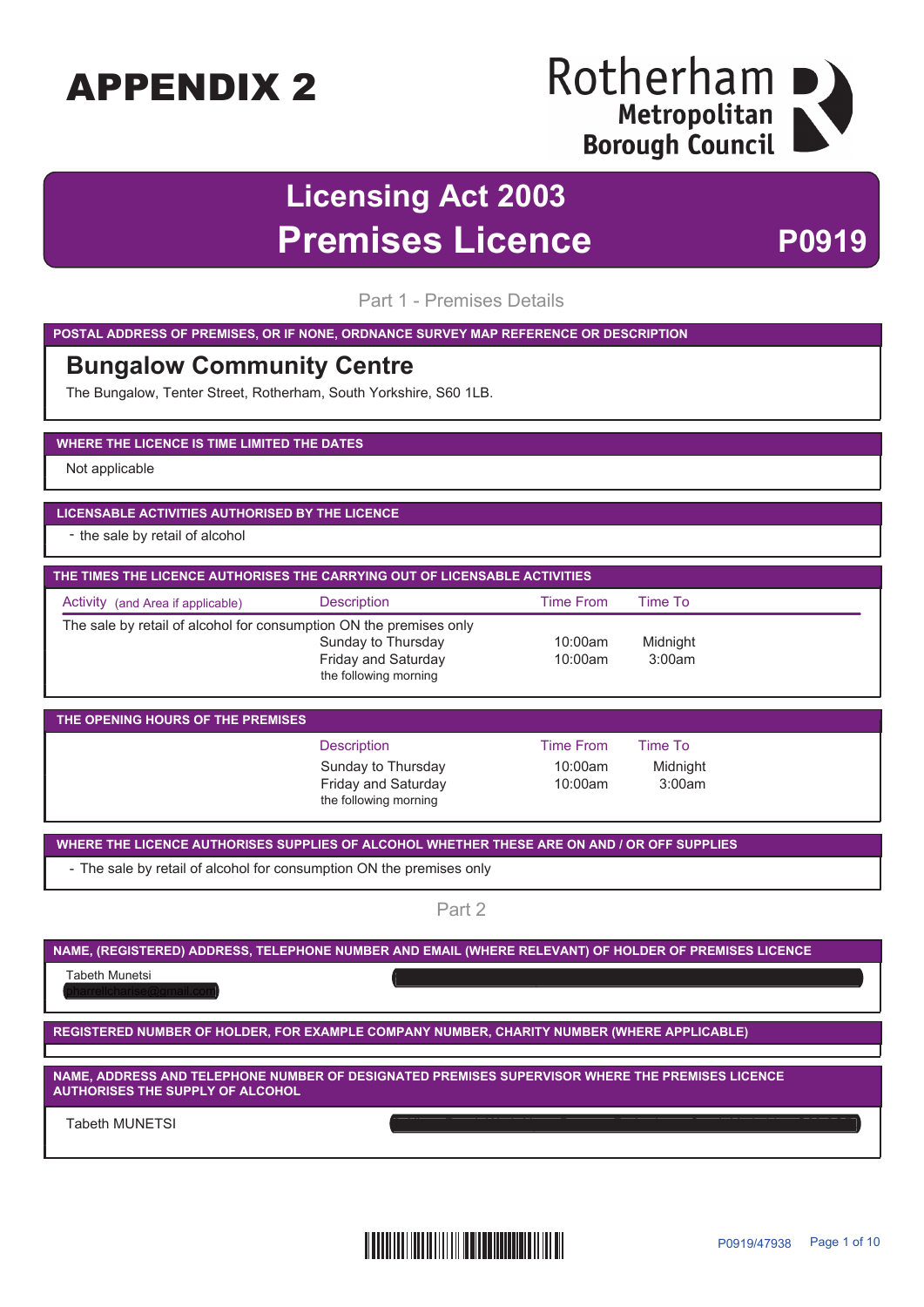# Rotherham<br>
Metropolitan<br>
Borough Council

# **Licensing Act 2003 Premises Licence** P0919

**PERSONAL LICENCE NUMBER AND ISSUING AUTHORITY OF PERSONAL LICENCE HELD BY DESIGNATED PREMISES SUPERVISOR WHERE THE PREMISES LICENCE AUTHORISES FOR THE SUPPLY OF ALCOHOL**

Licence No. RM1606 **Example 20** also less less less less less left and Rotherham

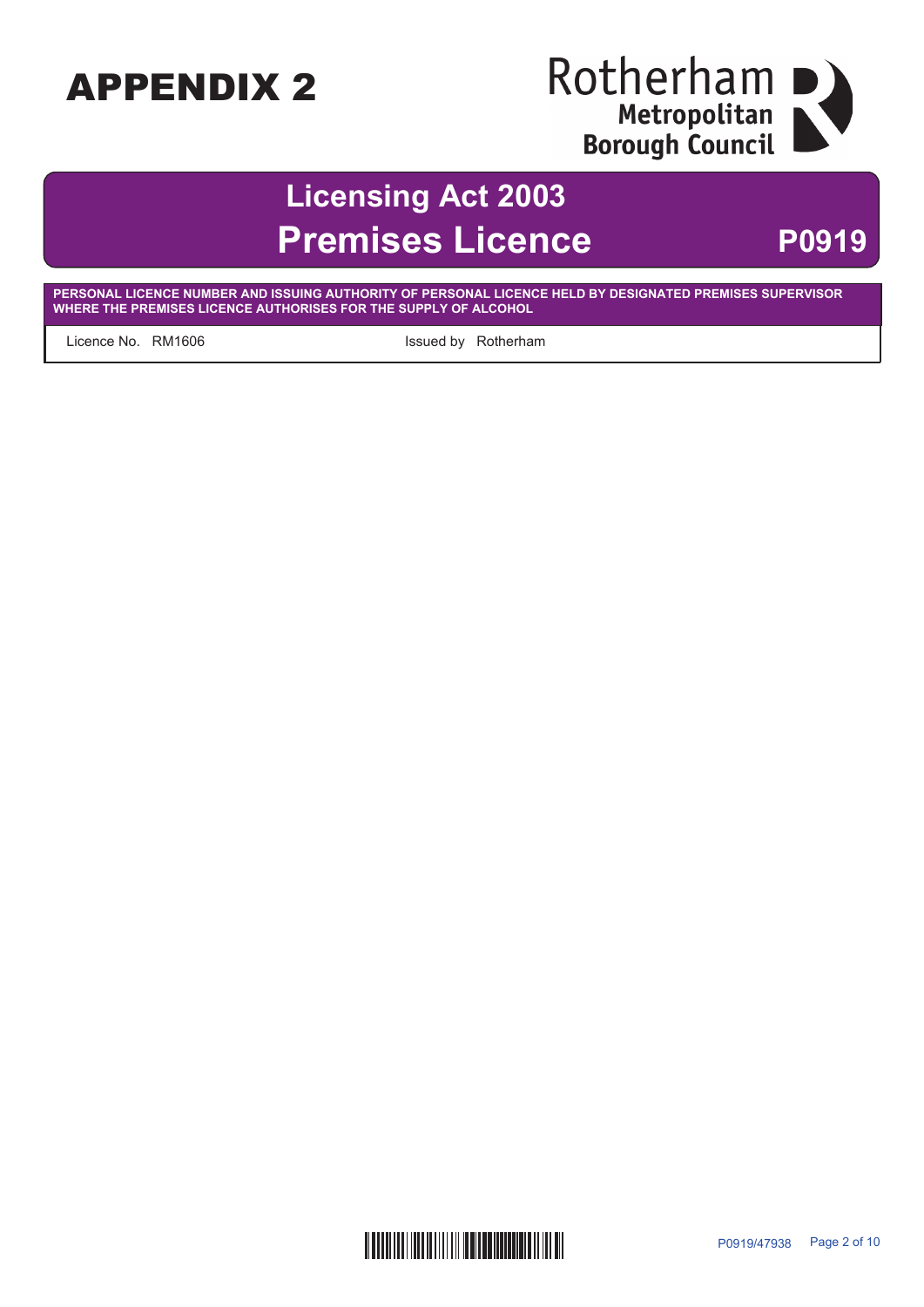### Rotherham Metropolitan **Borough Council**

# **Licensing Act 2003** Premises Licence P0919

#### **ANNEXES**

#### **Mandatory Conditions**

#### **All Premises Licence authorising supply of alcohol**

The licence is granted subject to the Mandatory conditions for sale of alcohol as set out in the Licensing Act 2003 as amended by the Licensing Act 2003 (Mandatory Licensing Conditions) Order 2010 and Order 2014.

- 1. No supply of alcohol may be made under the Premises Licence
	- (a) At a time when there is no Designated Premises Supervisor in respect of the Premises Licence; or
	- (b) At a time when the Designated Premises Supervisor does not hold a Personal Licence or his Personal Licence is suspended.
- 2. Every supply of alcohol under the Premises Licence must be made, or authorised by a person who holds a Personal Licence.
- 3. (1) The responsible person must ensure that staff on relevant premises do not carry out, arrange or participate in any irresponsible promotions in relation to the premises.
	- (2) In this paragraph, an irresponsible promotion means any one or more of the following activities, or substantially similar activities, carried on for the purpose of encouraging the sale or supply of alcohol for consumption on the premises.
		- a) games or other activities which require or encourage, or are designed to require or encourage, individuals to -
			- (i) drink a quantity of alcohol within a time limit (other than to drink alcohol sold or supplied on the premises before the cessation of the period in which the responsible person is authorised to sell or supply alcohol), or
			- (ii) drink as much alcohol as possible (whether within a time limit or otherwise);
		- b) provision of unlimited or unspecified quantities of alcohol free or for a fixed or discounted fee to the public or to a group defined by a particular characteristic in a manner which carries a significant risk of undermining a licensing objective;
		- c) provision of free or discounted alcohol or any other thing as a prize to encourage or reward the purchase and consumption of alcohol over a period of 24 hours or less in a manner which carries a significant risk of undermining a licensing objective;
		- d) selling or supplying alcohol in association with promotional posters or flyers on, or in the vicinity of, the premises which can reasonably be considered to condone, encourage or

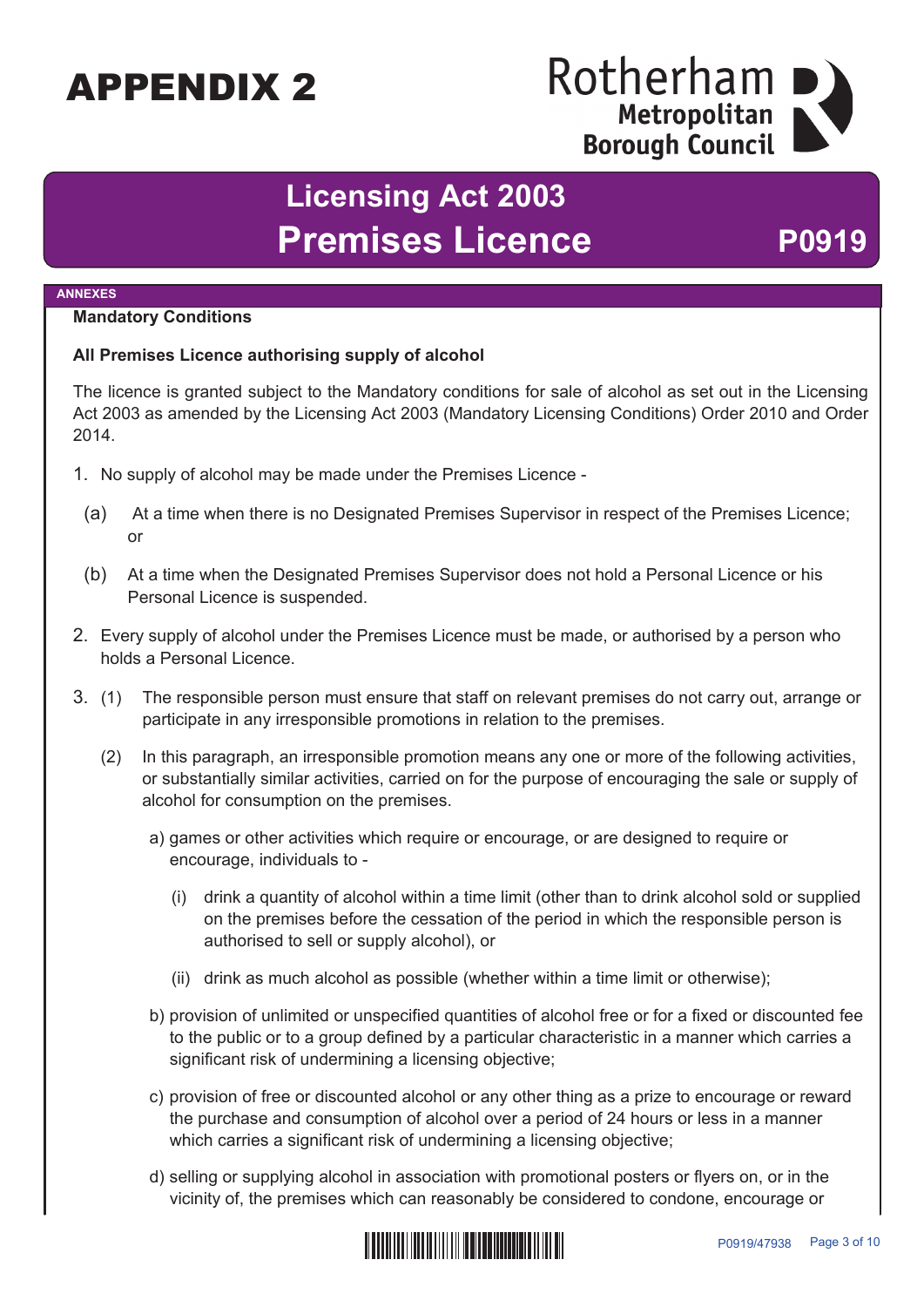### Rotherham Metropolitan **Borough Council**

# **Licensing Act 2003** Premises Licence P0919

**ANNEXES continued ...** glamorise anti-social behaviour or to refer to the effects of drunkenness in any favourable manner. e) dispensing alcohol directly by one person into the mouth of another (other than where that other person is unable to drink without assistance by reason of disability). 4. The responsible person must ensure that free potable water is provided on request to customers where it is reasonably available. 5. (1) The premises licence holder or club premises certificate holder must ensure that an age verification policy is adopted in respect of the premises in relation to the sale or supply of alcohol. (2) The designated premises supervisor in relation to the premises licences must ensure that the supply of alcohol at the premises is carried on in accordance with the age verification policy. (3) The policy must require individuals who appear to the responsible person to be under 18 years of age (or such older age as may be specified in the policy) to produce on request, before being served alcohol, identification bearing their photograph, date of birth and either:- (a) a holographic mark or (b) an ultraviolet feature. 6. The responsible person shall ensure that - (a) where any of the following alcoholic drinks is sold or supplied for consumption on the premises (other than alcoholic drinks sold or supplied having been made up in advance ready for sale or supply in a securely closed container) it is available to customers in the following measures - (i) beer or cider: ½ pint; (ii) gin, rum, vodka or whisky: 25 ml or 35 ml; and (iii) still wine in a glass: 125 ml; and (b) these measures are displayed in a menu, price list or other printed material which is available to customers on the premises; and (c) where a customer does not in relation to a sale of alcohol specify the quantity of alcohol to be sold, the customer is made aware that these measures are available. **Minimum Drinks Pricing**

1. A relevant person shall ensure that no alcohol is sold or supplied for consumption on or off the

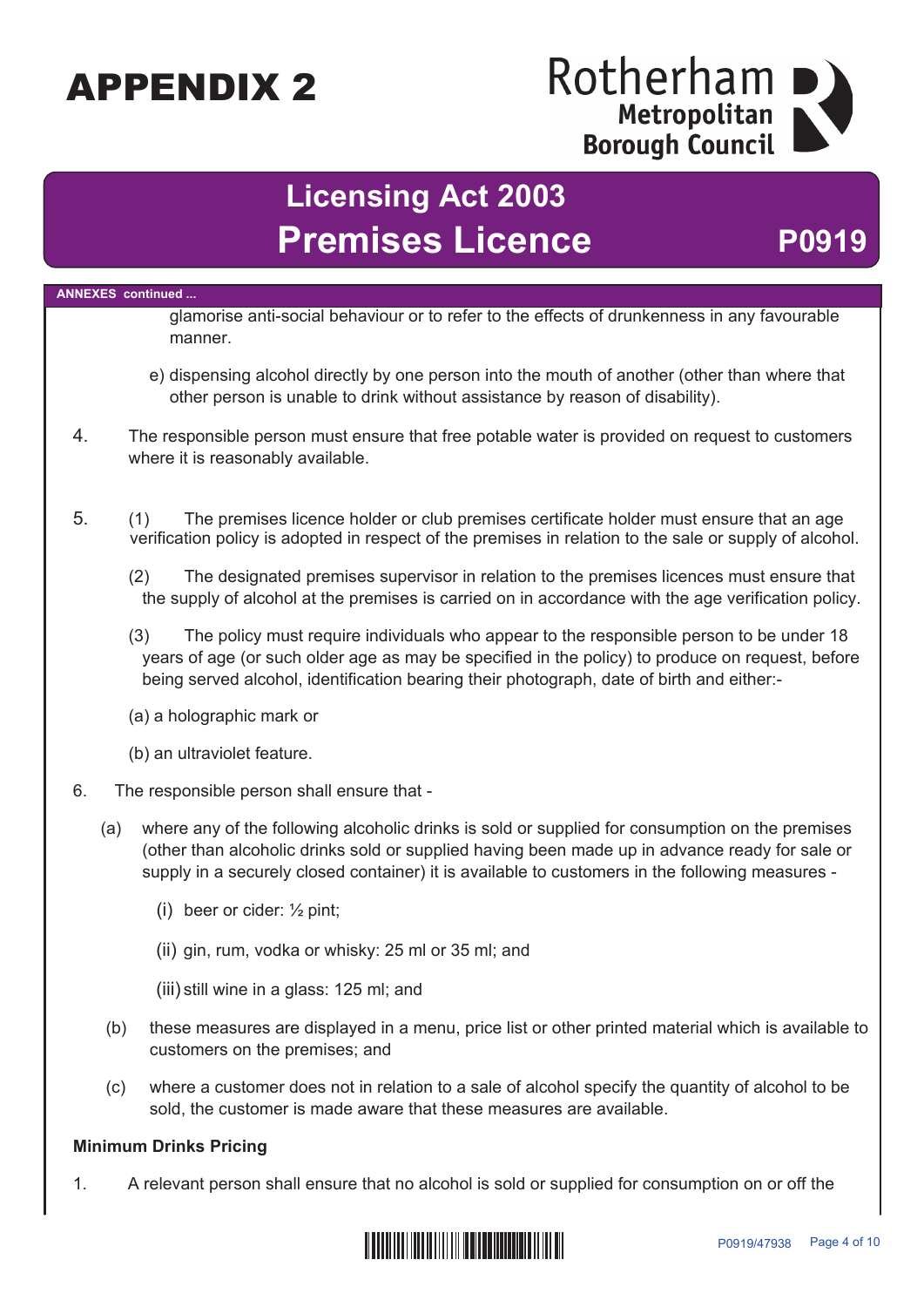### Rotherham Metropolitan **Borough Council**

# **Licensing Act 2003** Premises Licence P0919

#### **ANNEXES continued ...**

premises for a price which is less than the permitted price.

- 2. For the purposes of the condition set out in paragraph 1
	- (a) "duty" is to be construed in accordance with the Alcoholic Liquor Duties Act 1979
	- (b) "permitted price" is the price found by applying the formula -

 $P = D + (DxV)$ 

Where -

(i) P is the permitted price

(ii) D is the amount of duty chargeable in relation to the alcohol as if the duty were charged on the date of the sale or supply of the alcohol, and

(iii) V is the rate of value added tax chargeable in relation to the alcohol as if the value added tax were charged on the date of the sale or supply of the alcohol;

- (c) "relevant person" means, in relation to premises in respect of which there is in force a premises licence -
	- (i) The holder of the premises licence
	- (ii) The designated premises supervisor (if any) in respect of such a licence, or
	- (iii) The personal licence holder who makes or authorises a supply of alcohol under such a licence;
- (d) "relevant person" means, in relation to premises in respect of which there is in force a club premises certificate, any member or officer of the club present on the premises in a capacity which enables the member or officer to prevent the supply in question; and
- (e) "value added tax" means value added tax charged in accordance with the Value Added Tax Act 1994.
- 3. Where the permitted price given by Paragraph (b) of paragraph 2 would (apart from the paragraph) not be a whole number of pennies, the price given by that sub-paragraph shall be taken to be the price actually given by that sub-paragraph rounded up to the nearest penny.
- 4. (1) Sub-paragraph (2) applies where the permitted price given by Paragraph (b) of paragraph 2 on a day ("the first day") would be different from the permitted price on the next day ("the second day") as a result of a change to the rate of duty or value added tax.
	- (2) The permitted price which would apply on the first day applies to sales or supplies of

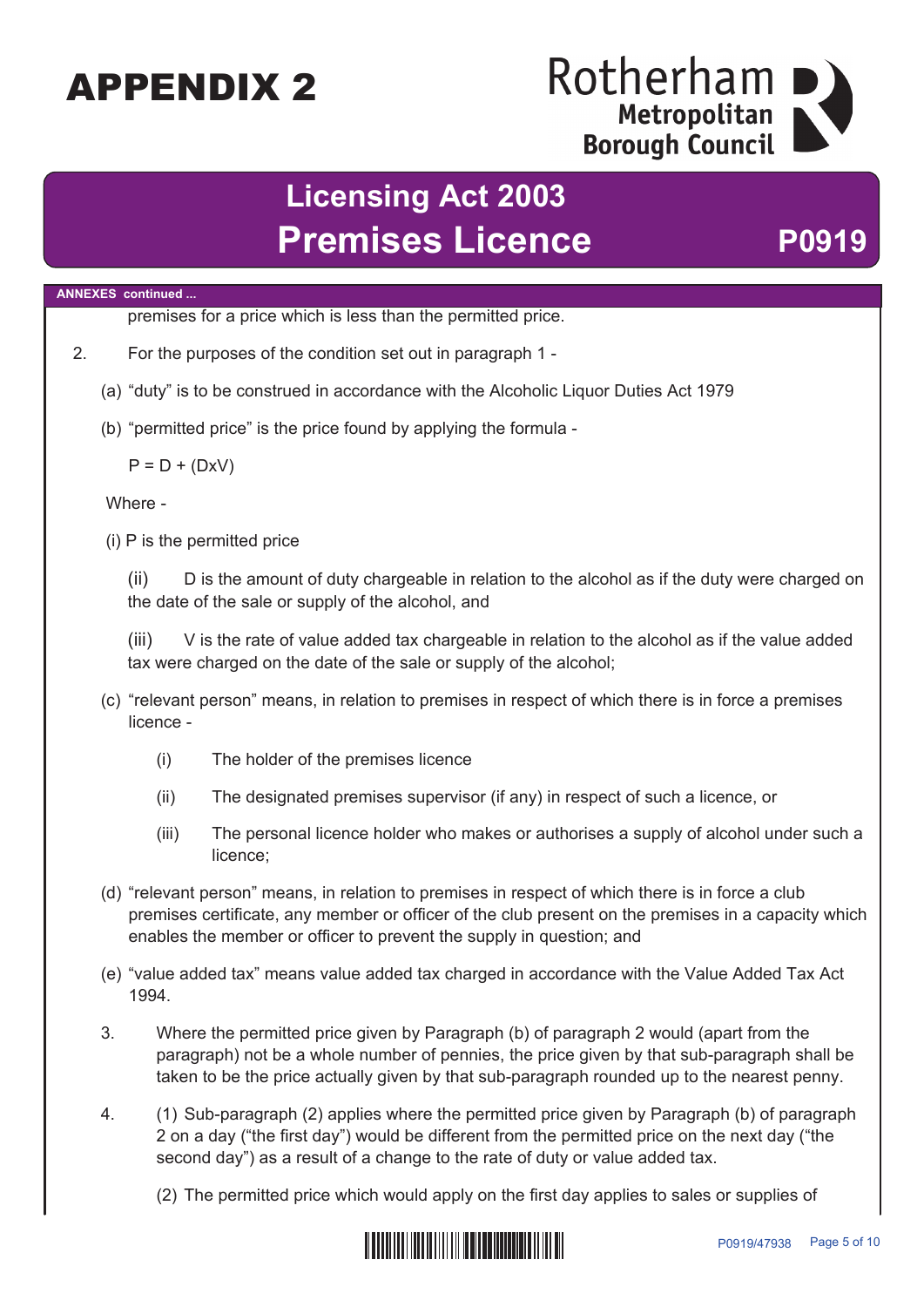### Rotherham Metropolitan **Borough Council**

# **Licensing Act 2003 Premises Licence** P0919

#### **ANNEXES continued ...**

alcohol which take place before the expiry of the period of 14 days beginning on the second day.

#### **If the Premises Licence has conditions in respect of Door Supervision [except theatres, cinemas, bingo halls and casinos]**

- 1. Where a premises licence includes a condition that at specified times one or more individuals must be at the premises to carry out a security activity, each such individual must:
- (a) be authorised to carry out that activity by a licence granted under the Private Security Industry Act 2001; or
- (b) be entitled to carry out that activity by virtue of section 4 of the Act.
- 2. But nothing in subsection (1) requires such a condition to be imposed:
- (a) in respect of premises within paragraph 8(3)(a) of Schedule 2 to the Private Security Industry Act 2001 (c12) (premises with premises licences authorising plays or films); or
- (b) in respect of premises in relation to:
	- (i) any occasion mentioned in paragraph 8(3)(b) or (c) of that Schedule (premises being used exclusively by club with club premises certificate, under a temporary event notice authorising plays or films or under a gaming licence), or
	- (ii) any occasion within paragraph 8(3)(d) of that Schedule (occasions prescribed by regulations under that Act.
- 3. For the purposes of this section:
- (a) "security activity" means an activity to which paragraph 2(1)(a) of that Schedule applies, and, which is licensable conduct for the purposes of that Act, (see Section 3(2) of that Act) and

(b) paragraph 8(5) of that Schedule (interpretation of references to an occasion) applies as it applies in relation to paragraph 8 of that Schedule.

#### **Annex 2 Conditions consistent with operating schedule**

#### **Prevention of Crime and Disorder**

1. The licence holder shall ensure that a digital CCTV system shall be installed and in operation at the premises at all times. The system shall have a 28 day recording and retrieval system and footage shall be capable of being downloaded on to a portable storage device such as a memory stick or DVD. The CCTV cameras shall cover the entire licensed area of the premises, including the till area where payment is made for alcohol and the front, rear and side parts of the garden

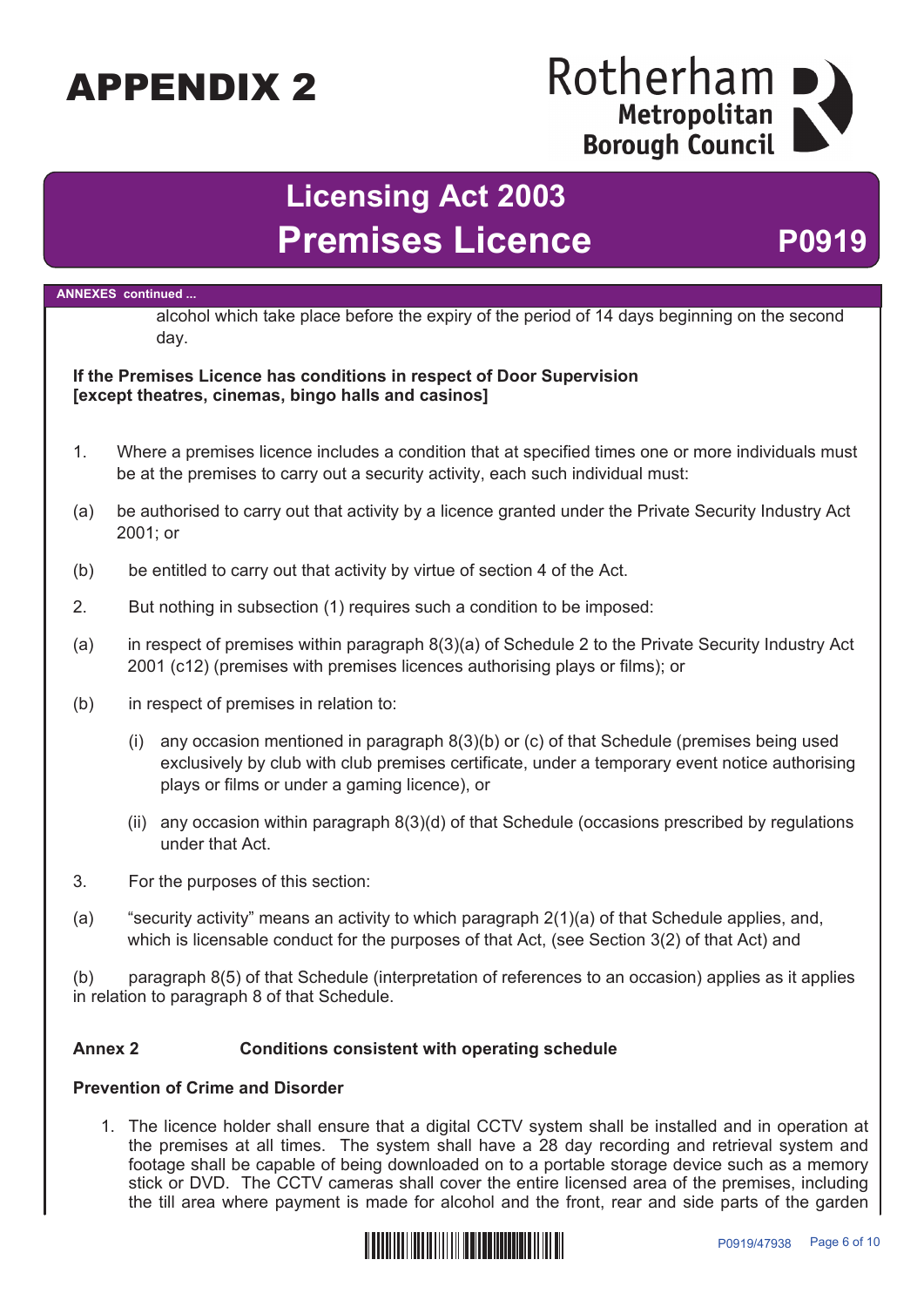### Rotherham Metropolitan **Borough Council**

# **Licensing Act 2003 Premises Licence** P0919

#### **ANNEXES continued ...**

which belong to the property. Within 28 days the location of the monitor to allow playback and retrieval of data shall be located in an office which is easily and safely accessible to Police Officers and Local Authority Officers.

- 2. The licence holder shall ensure that the Information Commissioner's Office is notified of the CCTV system and that the data controller is aware of the Information Commissioner's advice in relation to the storage and handling of personal data, including when it can be provided to third parties.
- 3. The licence holder shall ensure that equipment shall be operated and maintained in good and clear working order.
- 4. The licence holder shall ensure that at least one member of staff shall be trained in the use of the system and on site at all times the premises are conducting licensable activities to ensure rapid data retrieval and download is retrieved should it be required immediately by a Police Officer or Council Licensing Enforcement Officer, and in any event within 24 hours.
- 5. The licence holder shall ensure that a notice of CCTV in operation shall be displayed in a clear and prominent position at the premises.
- 6. The licence holder shall ensure an incident register shall be maintained and kept on site at all times to record all incidents involving anti-social behaviour, injury and ejections from the premises. The register shall include consecutively numbered pages in a bound format and include the time, date and location of the incident, and details of the nature of the incident and names of any other staff involved or to whom the incident was reported.
- 7. The licence holder shall ensure that the register shall include the details of any Police Officers who attended the incident, names and addresses of any witnesses, and confirmation as to whether there is CCTV footage pf the incident. The register will be checked and signed on a weekly basis by the DPS or, in the absence of DPS, the manager who shall be nominated in writing.
- 8. The licence holder shall ensure that the register shall be made available for inspection by South Yorkshire Police or Local Authority Enforcement Officers immediately upon request.
- 9. The licence holder shall ensure that disorderly visitors are removed from the premise.
- 10. The licence holder shall ensure that a refusals register shall be maintained and kept on site at all times to record all occasions where refusal to sell alcohol has taken place. The register shall include consecutively numbered pages in a bound format and include the time, date and location of the refusal, details of the nature of the incident, names of any other staff involved or to whom the incident was reported, and a description of the person(s) refused. The register shall be checked and signed on a weekly basis by the DPS or, in the absence of the DPS, the manager who shall be nominated in writing.
- 11. The licence holder shall ensure that the register shall be made available for inspection by South

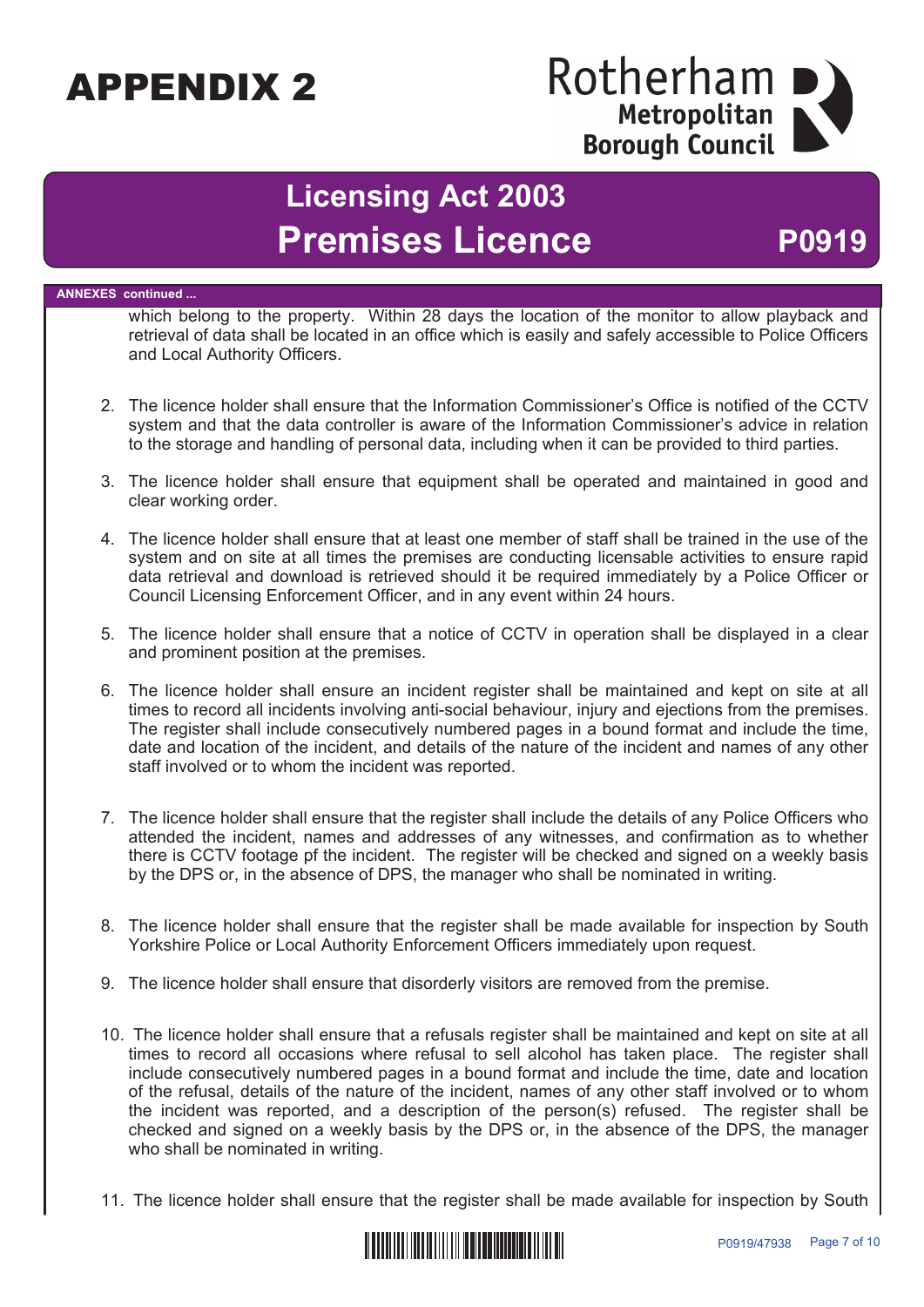### Rotherham I Metropolitan **Borough Council**

## **Licensing Act 2003 Premises Licence** P0919

#### **ANNEXES continued ...**

Yorkshire Police or a Local Authority Enforcement Officer on request.

- 12. The licence holder shall ensure that the DPS or a suitably trained manager who has been nominated in writing shall be on site at all times whilst the premises are conduction licensable activities. A register containing contact details of the DPS and also the person in charge of the premises, if this is not the DPS, shall be kept on sire at all times, and made available immediately for inspection upon request by a Police Officer of Local Authority Enforcement Officer.
- 13. The licence holder shall ensure that new staff shall receive induction training at the commencement of their employment at the premises, including drug awareness, underage sales training, and serving to persons in drink. The training shall be recorded. Existing staff shall be trained within 4 weeks of the date of the review hearing.
- 14. The licence holder shall ensure that staff refresher training shall take place on an annual basis and be recorded.
- 15. The licence holder shall ensure that all staff training records shall be maintained by the DPS or Premises Licence Holder, and made available immediately for inspection upon request by South Yorkshire Police or Local Authority Enforcement Officers.
- 16. The licence holder shall ensure that customers shall not be permitted to take vessels containing alcohol products into the premise, and no open vessels containing alcoholic products shall be allowed to be taken from the premises whilst the premises are conducting licensable activities.

#### **Public Safety**

17. The licence holder shall ensure that a fire risk assessment is in place at the premise and that all fire fighting equipment is maintained and certified at all times.

#### **Prevention of Public Nuisance**

- 18. The licence holder shall ensure that customers be reminded by way of clear and prominent notices at the entrance/exit doors to please leave the premises quietly and have consideration for any neighbouring residential properties. All guests shall have vacated the premises by closing time as set out on the premises licence.
- 19. The licence holder shall ensure that once the premises have ceased conducting licensable activities, no persons other than the premise licence holder, the DPS, and staff employed by the premises shall remain on the premises.
- 20. The licence holder shall ensure that the outside area, which includes front, rear and side gardens

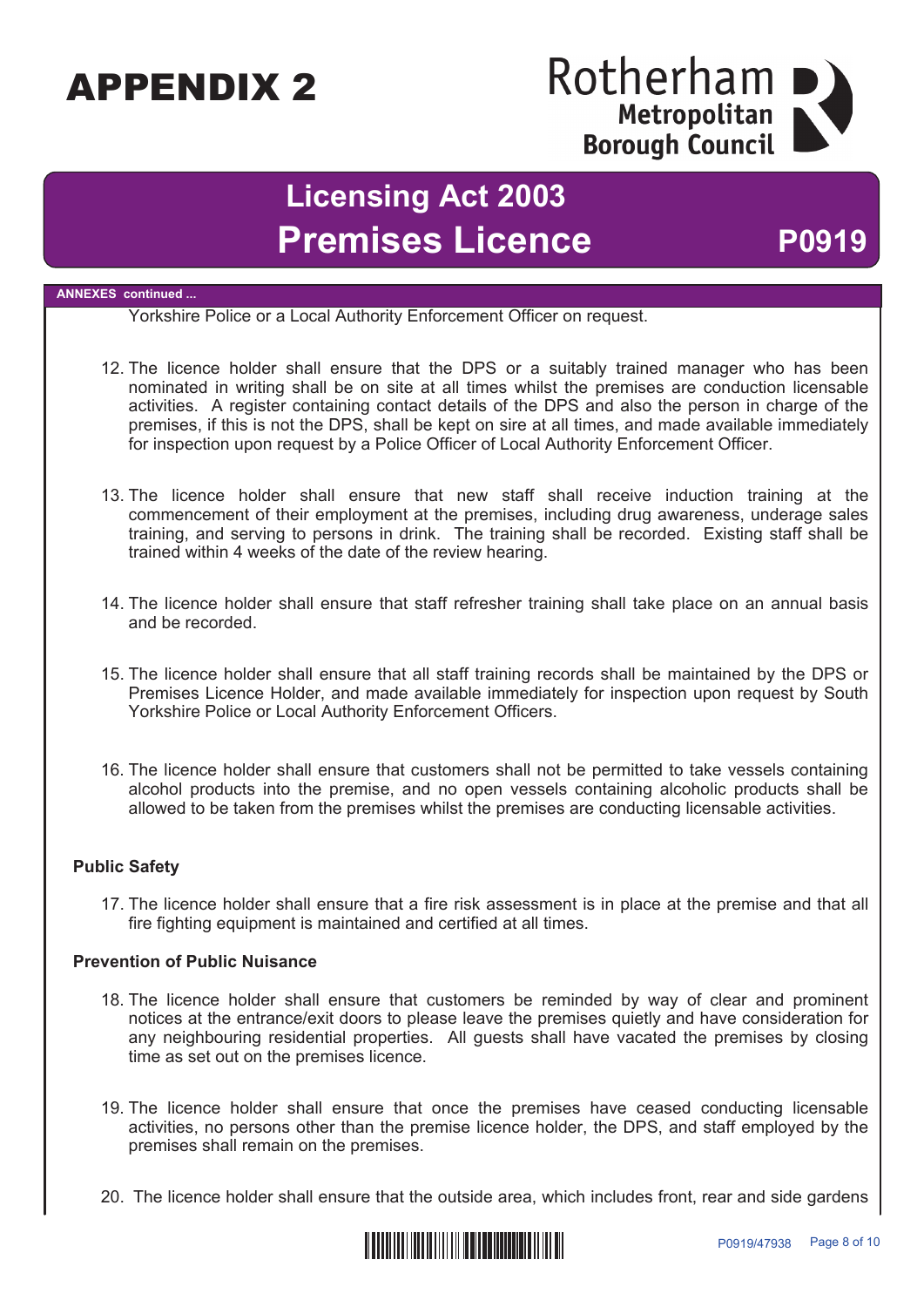### Rotherham Metropolitan **Borough Council**

# **Licensing Act 2003** Premises Licence P0919

#### **ANNEXES continued ...**

shall not be used after 2300 hours, except for persons wanting to smoke. A designated smoking area shall be put in place to the side of the premises, and signage shall be in place directing guests to that are at all time they wish to smoke.

#### **Protection of Children from Harm**

- 21. The licence holder shall ensure that the premises shall adopt a Challenge 25 proof of age scheme approved by South Yorkshire Police. Signage shall be displayed in the premises that Challenge 25 is the age verification policy adopted at the premises.
- 22. The licence holder shall ensure that notices shall be displayed in the premises where they can be seen clearly to advise customers that it is unlawful for persons under 18 to purchase alcohol or for any person to purchase alcohol on behalf of a person less than 18 years of age.
- 23. The licence holder shall ensure that no person under the age of 18 years shall be permitted to enter of remain on the premises whilst the premises are conducting licensable activities.

#### **Annex 3 Conditions attached after a Hearing of Licensing Authority**

None.

.

#### **Annex 4 Plans**

See attached.